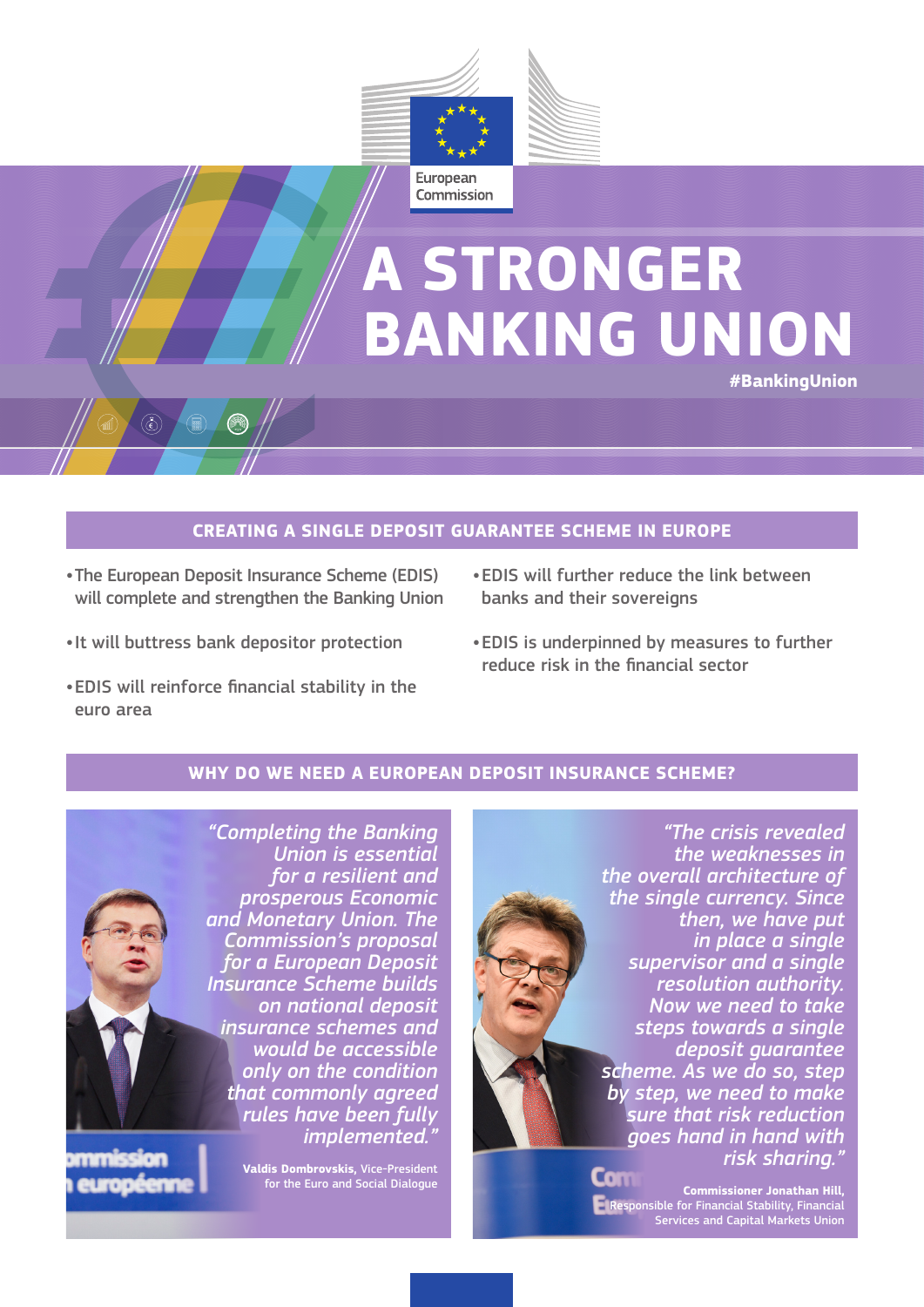### **THREE STAGES OF EDIS**



at a low level and progressively increase.

#### **PHASE 3: FULL INSURANCE**

• By gradually increasing the share of risk that EDIS assumes to 100%, EDIS will fully insure national DGS as of 2024.

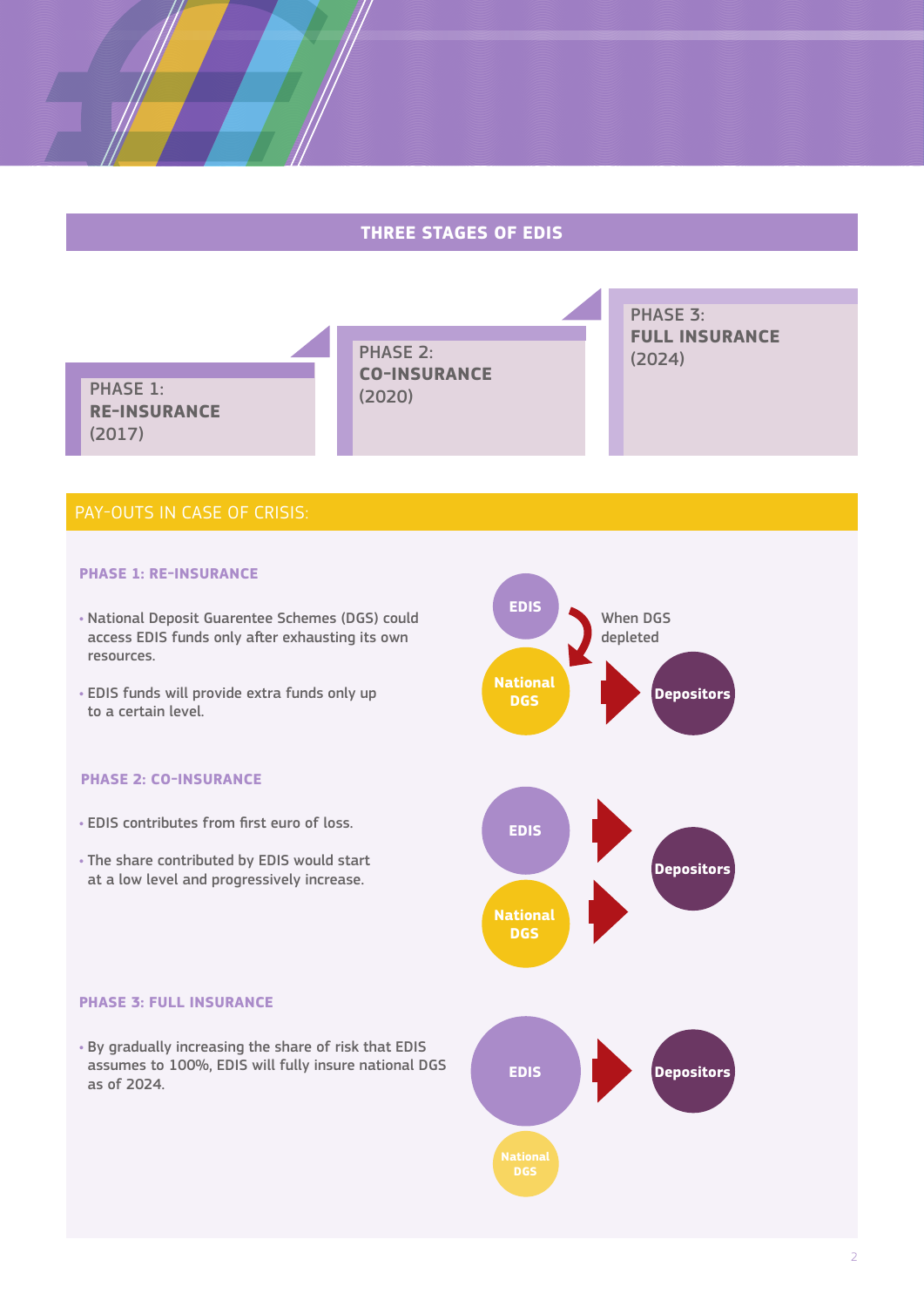#### **EDIS SAFEGUARDS**

**Moral hazard:** EDIS will only insure those who have fully complied with EU rules; those who haven't will not have access. In case of a wrongful contribution by EDIS, the national scheme will be requested to pay back.

**Pay-outs are capped:** in case of a shortfall, EDIS would initially provide assistance only up to a certain percentage.

**Risk-weighted contributions:**  riskier banks already pay more than safer banks; this process will be strengthened over time, with safer banks paying proportionately less than their riskier peers.